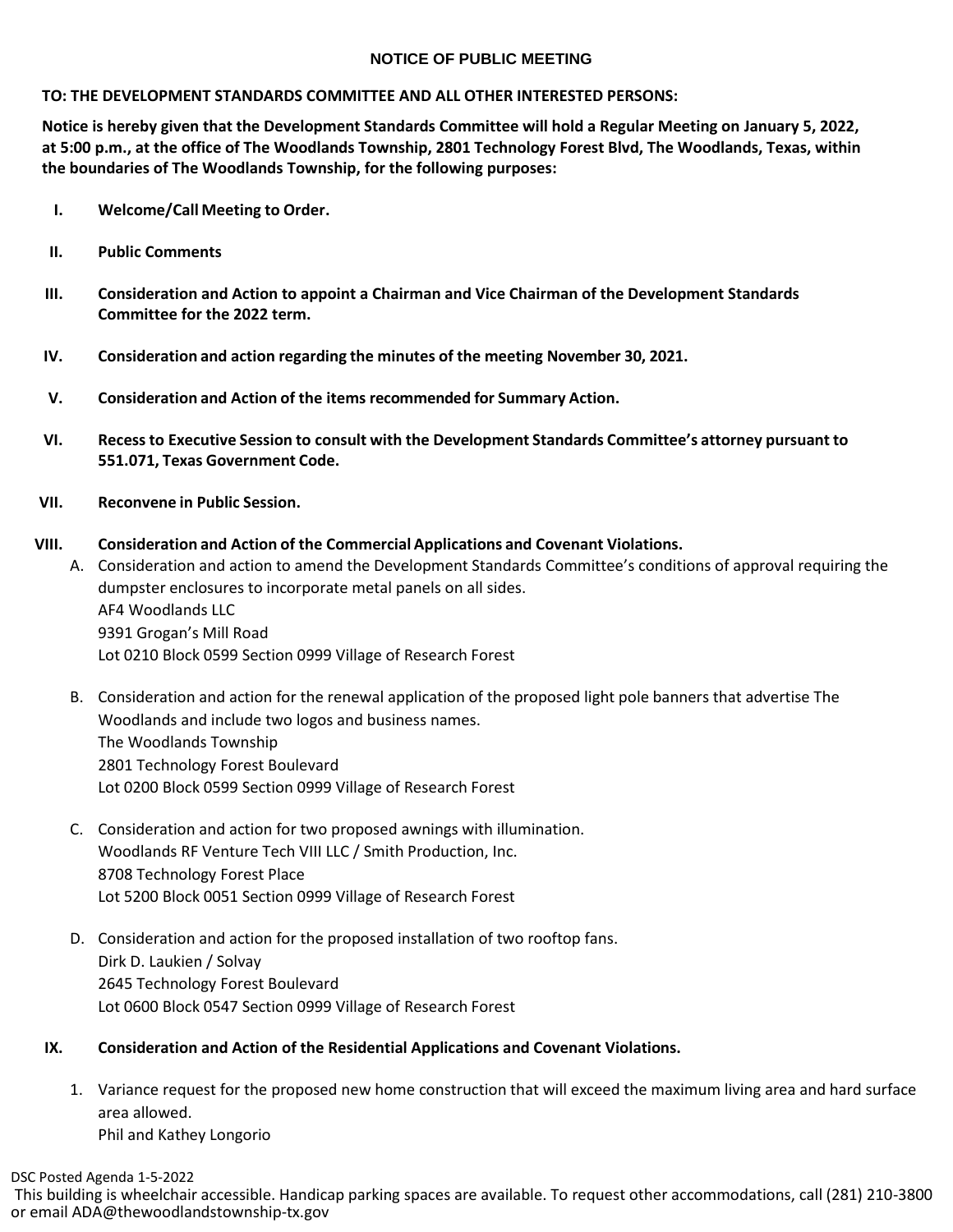126 S. Timber Top Drive Lot 13, Block 01, Section 15 Village of Grogan's Mill

- 2. Variance request for a proposed roof that does not comply with the Development Criteria for Creekside Park West Section 3. Luis Munoz 175 South Arrow Canyon Circle Lot 02, Block 04, Section 03 Village of Creekside Park
- 3. Variance request for a proposed driveway will exceed width allowed and does not have appropriate access to garage. Byron Moore 18 West Monteagle Circle Lot 38 Block 01, Section 78 Village of Sterling Ridge
- 4. Variance request for a proposed patio cover with TV Wall and Bar that encroaches the 20 foot rear setback. Kody Kepner 119 East Canyon Wren Circle Lot 75, Block 01, Section 13 Village of Creekside Park
- 5. Variance request for a proposed pool decking that does not respect the side five foot easement. Julian J. Psihas 69 Fermata Lane Lot 15, Block 01, Section 37 Village of Creekside Park West
- 6. Request for approval a renewal of a Short Term Rental property. Chris Allison 10 Jenny Wren Court Lot 63, Block 2, Section 52 Village of Alden Bridge
- 7. Variance request for a proposed patio cover with summer kitchen that does not respect the rear 20' setback. Shahani Trust 19 Woodmoor Place Lot 50, Block 02, Section 91 Village of Sterling Ridge
- 8. Variance request for tree removals that do not meet Standards for removal. Pit Sport Holdings LLC 7 Owls Cove Place Legal Description Lot 20 Block 04 Section 06 Village of Alden Bridge
- 9. Variance request for proposed room addition that exceeds the maximum living area allowed by the Development Criteria for Section 51, Sterling Ridge. Jerritt Park 7 Garden Lodge Place Lot 25 Block 03, Section 51 Village of Sterling Ridge
- 10. Variance request for proposed room addition that exceeds the maximum living area allowed by the Development Criteria for Section 41 Creekside Park West. Antonio Suarez 6 Pinefield Creek Court Lot 08, Block 01, Section 41 Village of Creekside Park West

This building is wheelchair accessible. Handicap parking spaces are available. To request other accommodations, call (281) 210-3800 or email ADA@thewoodlandstownship-tx.gov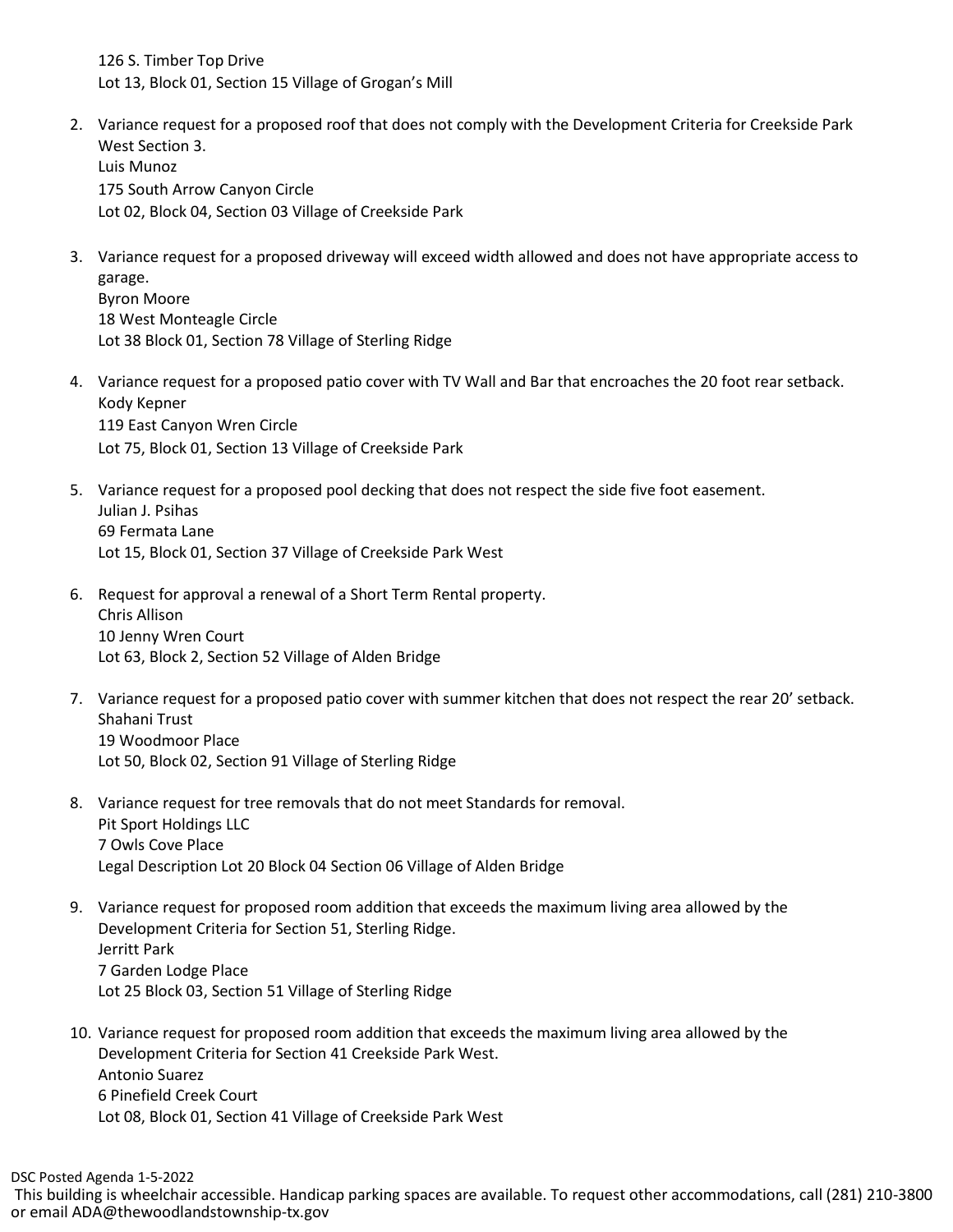- 11. Variance request for an existing trash cart enclosure that is not one foot back from the front façade of the dwelling and does not have integrated evergreen vegetation planted and maintained for the purposes of screening and softening the view of the lattice structure from the street and adjacent properties. Cade C. Lutz 3 Webb Creek Place Lot 01 Block 01 Section 46 Village of Alden Bridge
- 12. Consideration and Action to proceed with legal action, regarding failure to comply with the Covenants and Standards for outstanding violations on the property. Jesper & Cindy Andersen 73 West Sandalbranch Circle Lot 10, Block 2, Section 18 Village of Alden Bridge
- 13. Consideration and Action to proceed with legal action, regarding failure to comply with the Covenants and Standards for outstanding violations on the property. Pierre Yves Birckel & Shirley Cochez 90 Wyatt Oaks Drive Lot 58, Block 2, Section 22 Village of Creekside Park West
- 14. Consideration and Action to proceed with legal action, regarding failure to comply with the Covenants and Standards for outstanding violations on the property. Michael Shea 22 East Bonny Branch Street Lot 6, Block 3, Section 9 Village of Sterling Ridge
- 15. Consideration and Action to proceed with legal action, regarding failure to comply with the Covenants and Standards for outstanding violations on the property. Jehu Almanza Torres 70 South Camellia Park Circle Lot 3, Block 3, Section 3 Village of Creekside Park West
- 16. Request to amend the DSC decision request for the Development Standards Committee to amend their previous action as the owner have submitted a sound mitigation proposal recommended by the Committee regarding a Home Business on their lot Paul Gail 78 North Silver Crescent Circle Lot 31 Block 03 Section 01 Village of Alden Bridge
- 17. Request for rehearing regarding the Development Standards Committee action for the pool decking, which was reviewed by the full committee and acted on at the meeting of November 3, 2021. Susan S. & Scott Fernandez 19 West Lasting Spring Circle Lot 17, Block 02, Section 08 Village of Creekside Park
- 18. Variance request for proposed pool slide that exceeds the maximum height allowed and does not respect the rear ten foot easement. Toby Hays 11 Maize Flower Place Lot 17, Block 01, Section 34 Village of Creekside Park West
- 19. Variance request for existing garage door color that may not be in keeping with character of neighborhood. Youssef Medhous 14 South Spring Brook Ct

DSC Posted Agenda 1-5-2022

This building is wheelchair accessible. Handicap parking spaces are available. To request other accommodations, call (281) 210-3800 or email ADA@thewoodlandstownship-tx.gov